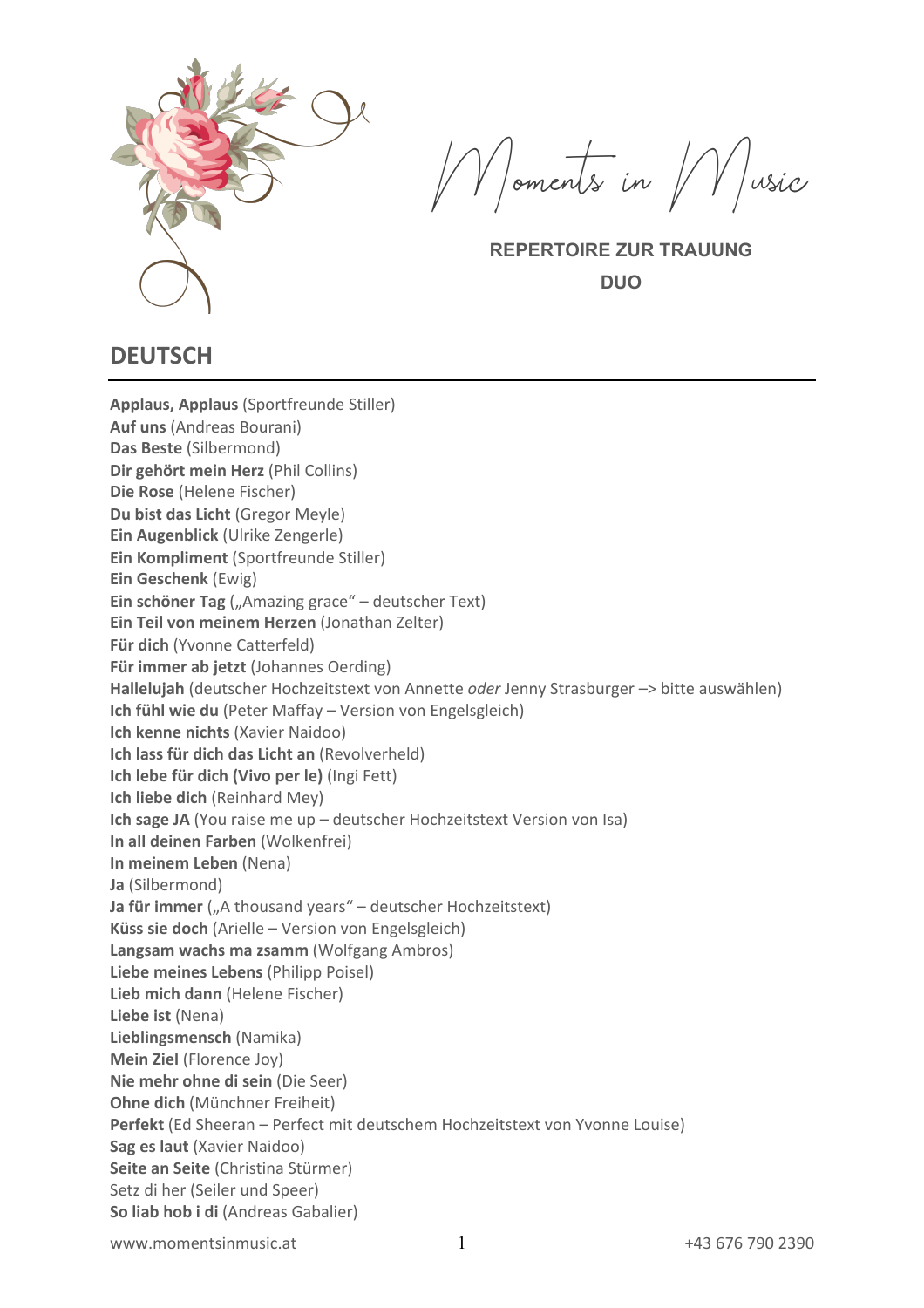**Sog jo** (Lisi Dorn) **Sturm** (Lisi Dorn) **Unser Tag** (Helene Fischer) **Von guten Mächten** (Hochzeitstext oder Original, 3 Strophen) **Waun du bei mir bist** (Lisi Dorn) **Weus'd a Herz hast wia a Bergwerk** (Rainhard Fendrich) **Wie schön du bist** (Sarah Connor) **Zamm oid wearn** (Edmund)

### **ENGLISCH**

**A moment like this** (Leona Lewis) **Ain't no mountain high enough** (Sister Act) **All my life** (K-C & Jojo) **All you need is love** (Beatles) **Angels** (Robbie Williams) **All of me** (John Legend) **At Last** (Etta James) **A thousand years** (Christina Perri **Ave Maria** (Schubert) (Celine Dion) **Ave Maria** (Beyoncé) **Beautiful day** (U2) **Because you loved me** (Celine Dion) **Bridge over troubled water** (S. & Garfunkel) **Bright eyes** (Art Garfunkel) **Can you feel the love tonight** (Elton John) **Can't take my eyes off of you** (Frankie Valli) **Can't wait until tonight** (Max Mutzke) **Chapel of love** (The Dixie Cups) **Close to you** (Carpenters) **Endless love** (Diana Ross & Lionel Richie) **Everything** (Michael Bublé) **Everything I do** (Bryan Adams) **Eternal Flame** (The Bangles) **Feels like home** (Chantal Kreviazuk) **Fields of gold** (Eva Cassidy) **First day of my life** (Bright eyes) **Fix you** (Coldplay) **For once in my life** (Stevie Wonder) **From this moment** (Shania Twain) **Hallelujah** (Leonard Cohen, englischer Text) **Hallelujah I love her so** (Ray Charles) **Have I told you lately** (Van Morrison) **Heaven** (Bryan Adams - Version von Do) **Hero** (Mariah Carey) **I choose you** (Ryann Darling) **I knew I loved you** (Savage Garden) **I'll be there** (Mariah Carey) **I only wanna be with you** (Vonda Shepard) **I say a little prayer for you** (Aretha Franklin) **Isn't she lovely** (Stevie Wonder)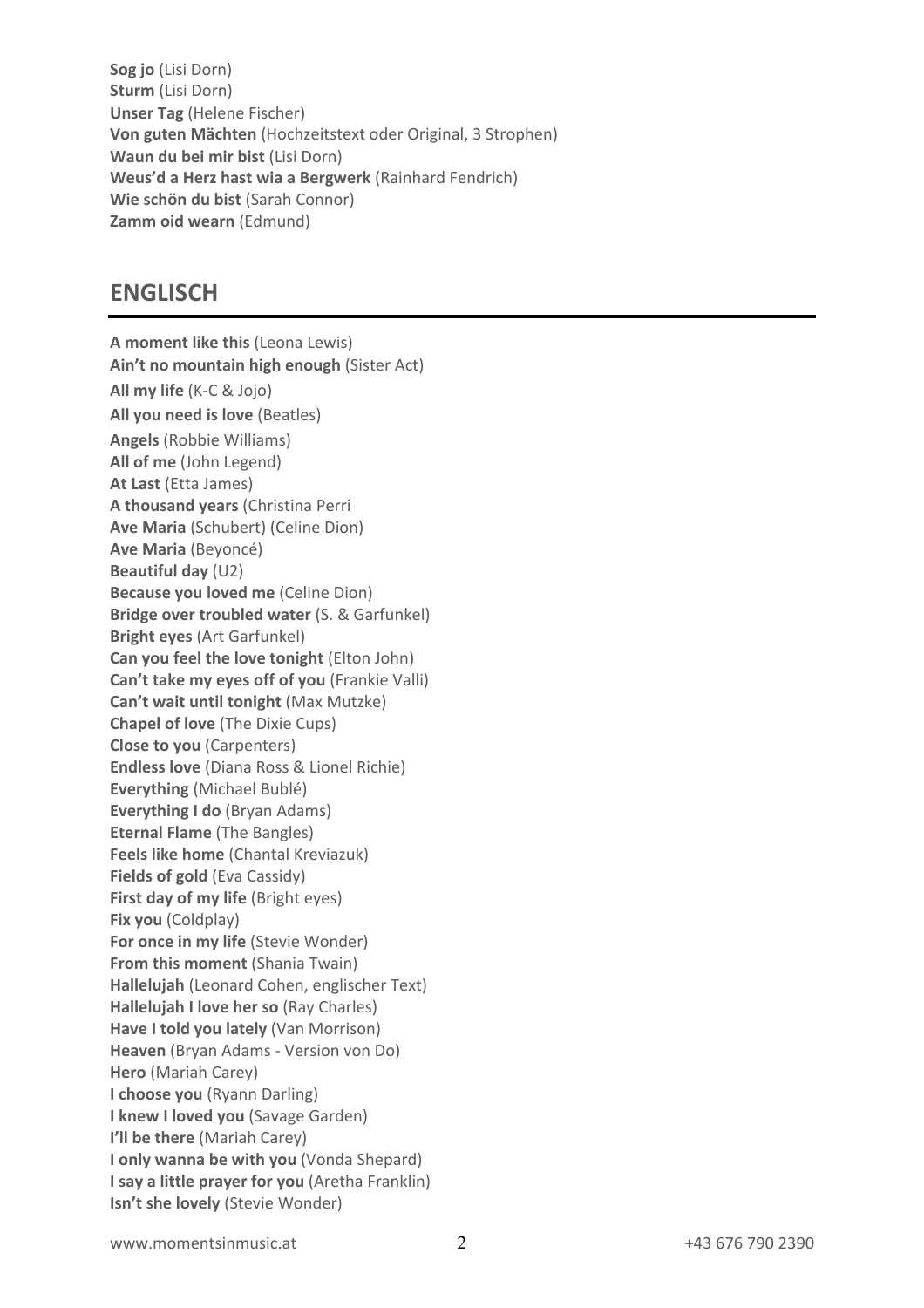**It had to be you** (Billy Holiday) **Just the way you are** (Billy Joel) **La vie en rose** (englische Version) **Lean on me** (Bill Withers) **Lovely day** (Bill Withers) **Love and marriage** (Frank Sintra) Love is all around (Wet wet wet) **Love is in the air** (John Paul Young) **Make you feel my love** (Adele) **Marry you** (Bruno Mars) **Moon River** (Henry Mancini) **More than words** (Extreme) **Natural woman** (Carole King) **Nobody does it better** (Carly Simon) **Nothing else matters** (Metallica) **One hand, one heart** (West Side Story) **One moment in time** (Whitney Houston) **One love** (U2) **Only you** (Flying Pickets) **Perfect** (Ed Sheeran) **Signed, sealed, delivered** (Stevie Wonder) **Somewhere over the rainbow** (Judy Garland) **Stand by me** (Ben E. King) **The book of love** (Peter Gabriel) **The Rose** (Bette Midler) **The way you look tonight** (Michael Bublé) **Thinking out loud** (Ed Sheeran) **This life** (Ryan Huston) **This will be** (Natalie Cole) **Unchained melody** (Righteous Brothers) **Up where we belong** (Joe Cocker) **We are familiy** (Sister Sledge) **What a difference a day made** (Dinah Washington) **What a wonderful world** (Louis Armstrong) **What the world needs now** (Jackie DeShannon) **When a man loves a woman** (P. Sledge) **When I fall in love** (Celine Dion) **When I need you** (Leo Sayer) **When you believe** (Mariah Carey) **When you say nothing at all** (R. Keating) **Will you still love me tomorrow** (C. King) **Yellow** (Coldplay) **You're still the one** (Shania Twain) **You are the sunshine of my life** (Stevie Wonder) **You light up my life** (LeAnn Rimes) **You raise me up** (Josh Groban) **You take my breath away** (Eva Cassidy) **You to me are everything** (Real Thing) **Your Song** (Elton John) **You've got a friend** (Carole King)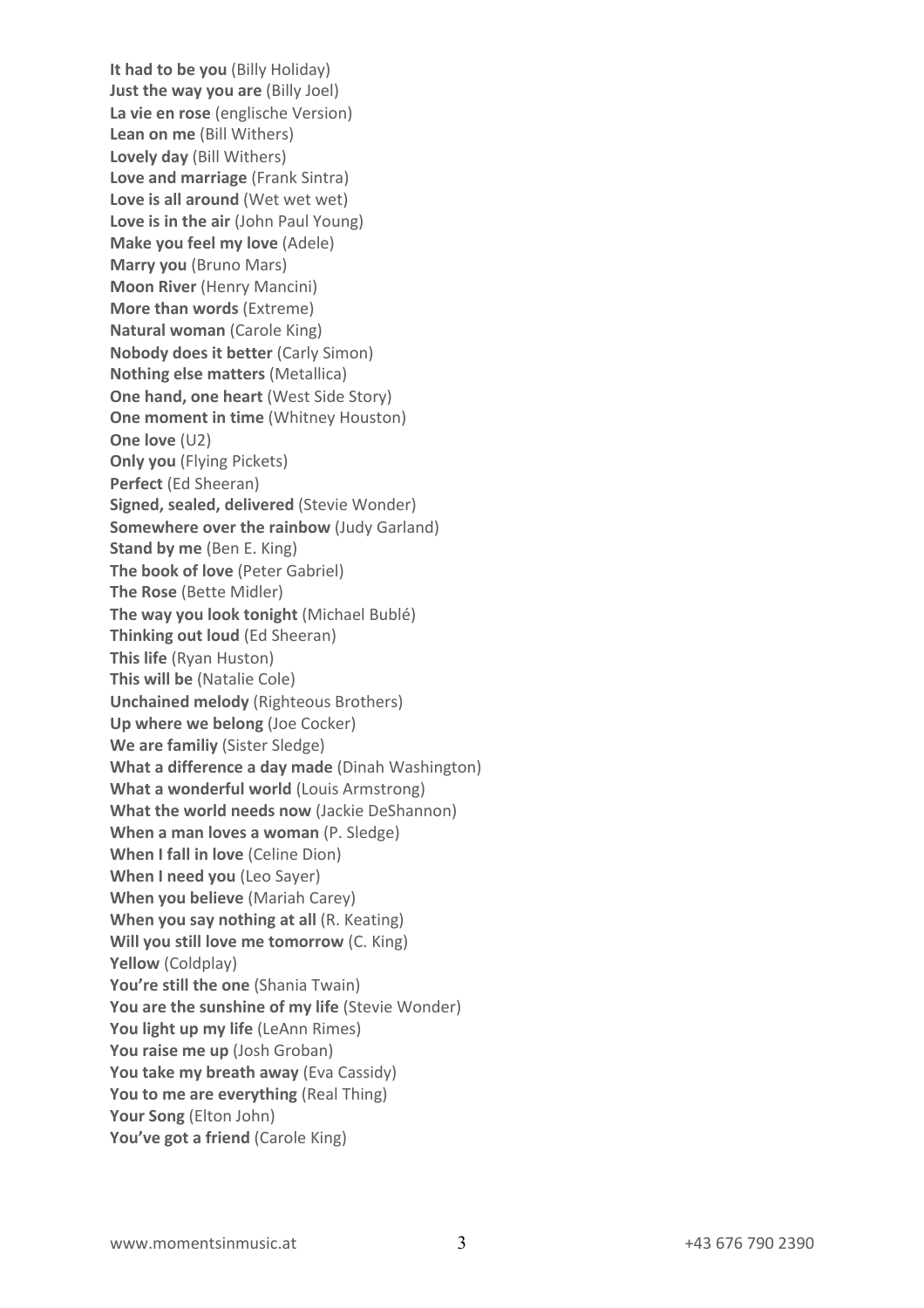# **GOSPEL**

**Amazing grace An Irish blessing Bless the lord of my soul** (Oslo Gospel Choir) **Come let us sing** (Oslo Gospel Choir) **Down to the river to pray Go tell it on the mountain In your arms** (Oslo Gospel Choir) **I lift my eyes up** (Spiritual) **I sing holy I will lift my eyes up** (Bebo Norman) **It's me, oh lord I will follow him** (Sister Act) **Higher and higher He's got the whole world His eye is on the sparrow Let us break bread together Oh happy day** (Sister Act) **Open the eyes** (Oslo Gospel Choir) **This little light of mine**

## **LITURGISCHE MUSIK - KIRCHENLIEDER**

**Alle meine Quellen Dein Geist weht, wo er will Die Herrlichkeit des Herrn Du bist das Licht der Welt Ehre sei Gott in der Höhe** (Schubert) **Geh unter der Gnade Großer Gott, wir loben dich Gib mir die richtigen Worte Hallelujah** (Taize) **Heilig, heilig, heilig** (Schubert – das langsame) **Heilig, heilig, heilig** (ist der Herr des ganzen Universums – das flottere) **Herr erbarme dich Herr wir bitten, komm und segne uns In deinem Namen wollen wir Ins Wasser fällt ein Stein Jesus, berühre mich (Albert Frey) Laudato sie Meine Zeit steht in deinen Händen Nimm, oh Herr die Gaben Sing mit mir ein Hallelujah Wo ich auch stehe (Albert Frey) Vater unser**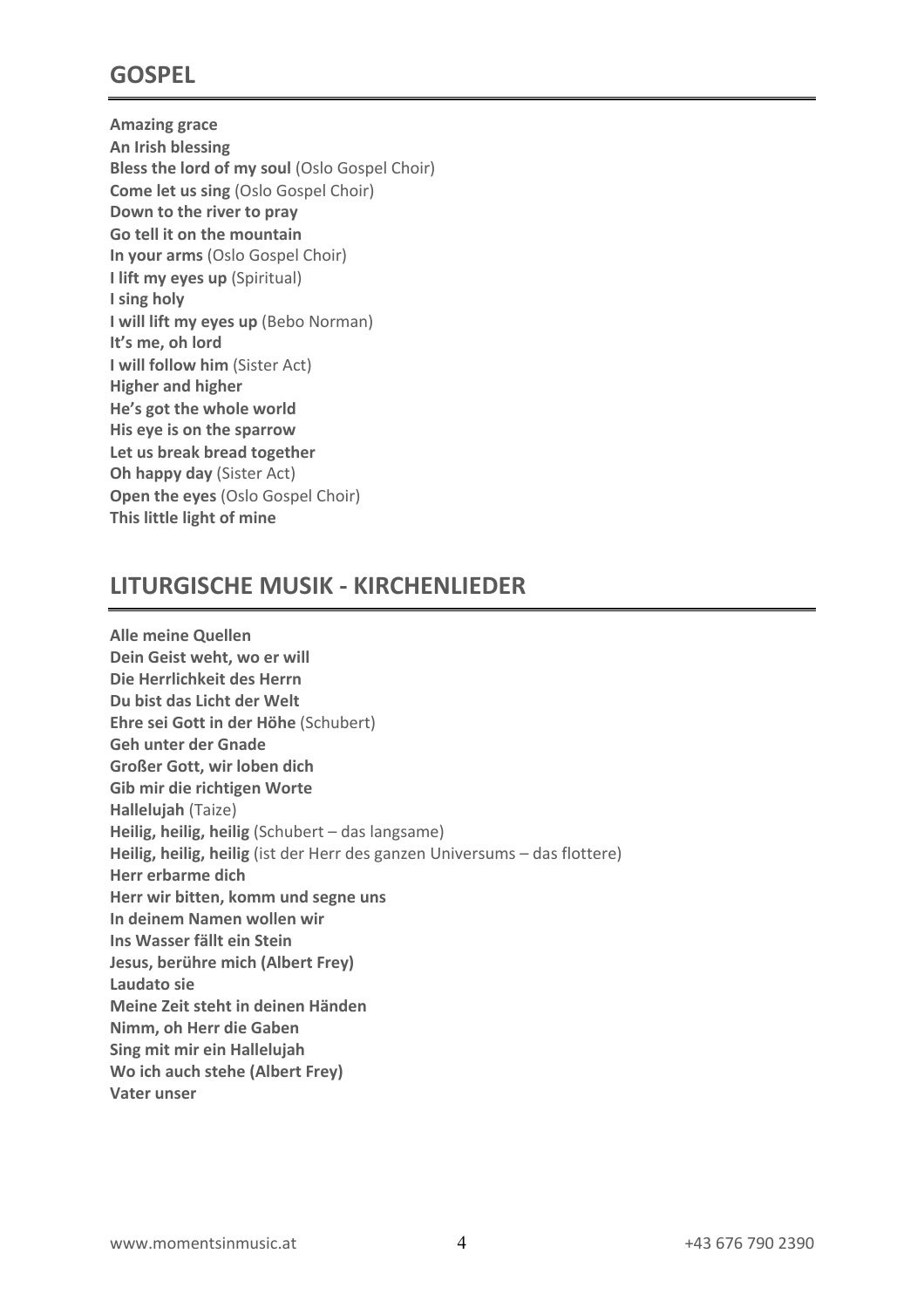# **KLAVIERMUSIK – INSTRUMENTALE SONGS**

**Air** (J.S. Bach) **Ave Maria** (Franz Schubert) **Ave verum Ballade pour Adeline** (Paul de Senneville) **Forrest Gump Suite** (Alan Silvestri) **Glasgow love theme** (Craig Armstrong) **Hochzeitsmarsch** (Felix Mendelssohn Bartholdy) **Hochzeitsmarsch** (Richard Wagner) **Kanon in D-Dur** (Johann Pachelbel) **Kiss the rain** (Yiruma) **La Valse D'Amelie** (Yan Tiersen) **La Vie En Rose** (Édith Piaf) **Liebestraum** (Franz Liszt) **Red** (Rob Simonsen) **River flows in you** (Yiruma – aus Twilight) **Träumerei** (Robert Schumann) **Can you feel the love tonight One Moment in time Over the rainbow What a wonderful world Your song** You're beautiful (James Blunt) **You've got a friend**

! *Die meisten Gesangsstücke können auch instrumental als Klavierstück gespielt werden.*

! *Beispielsabläufe schicken wir gerne per Mail zu.*

# **VORSCHLÄGE & TIPPS**

#### **EINZUG**

**-------------------------------------------------------------- Air** (J.S. Bach) **Hochzeitsmarsch** (Mendelsohn *oder* Wagner) **Forrest Gump Suite Pachelbel - Kanon in D A thousand years** (Chrisina Perri) **Amazing grace A moment like this** (Leona Lewis) **From this moment (Shania Twain) Ich fühl wie du** (Engelsgleich) **Ja für immer** ("A thousand years" auf Deutsch) **The Rose** (Bette Midler) **When you say nothing at all** (R. Keating) **You're still the one** (Shania Twain) **Dir gehört mein Herz** (Phil Collins) **Ich fühl wie du** (Peter Maffay)

#### **TRAUUNGSLIED**

**--------------------------------------------------------- All of me** (John Legend) **A moment like this** (Leona Lewis) **A thousand years** (Christina Perri) **Das Beste** (Silbermond) **Dir gehört mein Herz** (Phil Collins) **Everything I do** (Bryan Adams) **Feels like home** (Chantal Kreviazuk) **Für immer ab jetzt** (Johannes Oerding) **From this moment** (Shania Twain) **Heaven** (Bryan Adams **-** Version von Do) **Ich fühl wie du** (Peter Maffay) **Ja** (Silbermond) **Liebe meines Lebens** (Philipp Poisel) **Sag es laut** (Xavier Naidoo) **Weus'd a Herz hast wia a Bergwerk** (Fendrich)